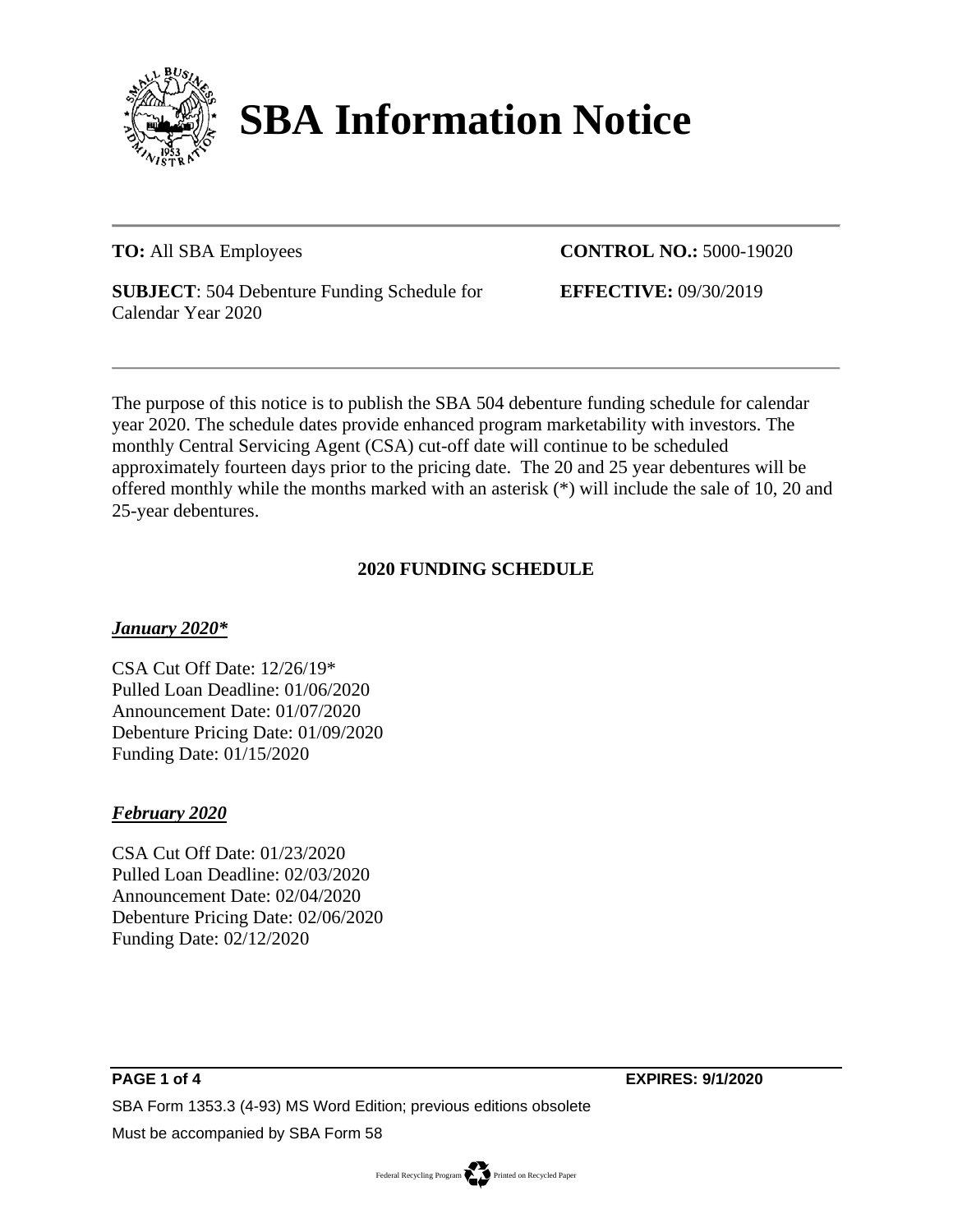## *March 2020\**

CSA Cut Off Date: 02/20/2020\* Pulled Loan Deadline: 03/02/2020 Announcement Date: 03/03/2020 Debenture Pricing Date: 03/05/2020 Funding Date: 03/11/2020

#### *April 2020*

CSA Cut Off Date: 03/26/2020 Pulled Loan Deadline: 04/06/2020 Announcement Date: 04/07/2020 Debenture Pricing Date: 04/09/2020 Funding Date: 04/15/2020

#### *May 2020\**

CSA Cut Off Date: 04/23/2020\* Pulled Loan Deadline: 05/04/2020 Announcement Date: 05/05/2020 Debenture Pricing Date: 05/07/2020 Funding Date: 05/13/2020

## *June 2020*

CSA Cut Off Date: 05/28/2020 Pulled Loan Deadline: 06/08/2020 Announcement Date: 06/09/2020 Debenture Pricing Date: 06/11/2020 Funding Date: 06/17/2020

#### *July 2020\**

CSA Cut Off Date: 06/25/2020\* Pulled Loan Deadline: 07/06/2020 Announcement Date: 07/07/2020 Debenture Pricing Date: 07/09/2020 Funding Date: 07/15/2020

Federal Recycling Program Printed on Recycled Paper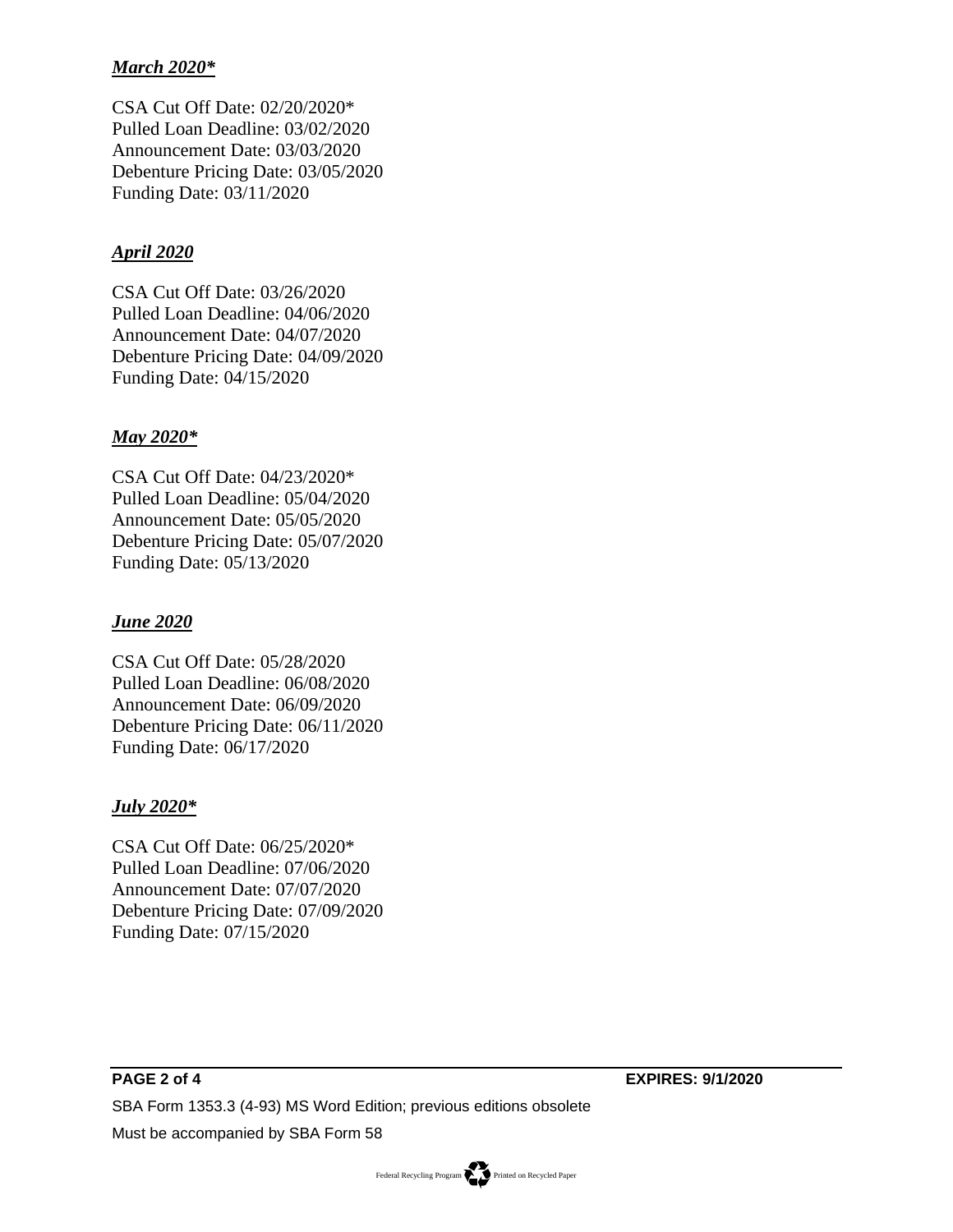# *August 2020*

CSA Cut Off Date: 07/23/2020 Pulled Loan Deadline: 08/03/2020 Announcement Date: 08/04/2020 Debenture Pricing Date: 08/06/2020 Funding Date: 08/12/2020

#### *September 2020\**

CSA Cut Off Date: 08/27/2020\* Pulled Loan Deadline: 09/04/2020 Announcement Date: 09/08/2020 Debenture Pricing Date: 09/10/2020 Funding Date: 09/16/2020

### *October 2020*

CSA Cut Off Date: 09/24/2020 Pulled Loan Deadline: 10/05/2020 Announcement Date: 10/06/2020 Debenture Pricing Date: 10/08/2020 Funding Date: 10/14/2020

#### *November 2020\**

CSA Cut Off Date: 10/22/2020\* Pulled Loan Deadline: 11/02/2020 Announcement Date: 11/03/2020 Debenture Pricing Date: 11/05/2020 Funding Date: 11/10/2020 (note: banks/markets closed on Wednesday 11/11/20)

#### *December 2020*

CSA Cut Off Date: 11/25/2020 Pulled Loan Deadline: 12/07/2020 Announcement Date: 12/08/2020 Debenture Pricing Date: 12/10/2020 Funding Date: 12/16/2020